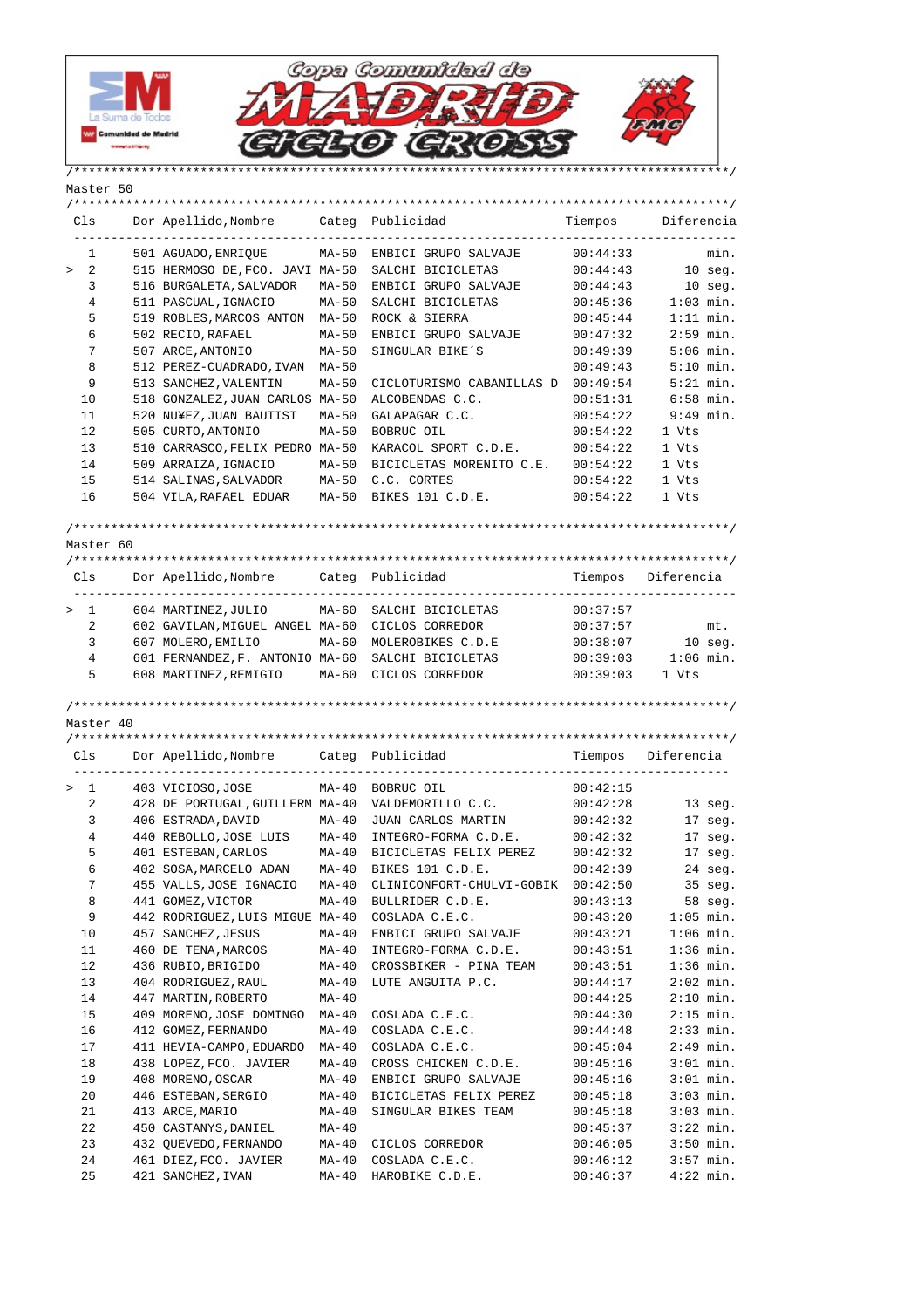

| $\geq$ | $\mathbf{1}$ | 301 MARTINEZ, IVAN              | MA-30   | COSLADA C.E.C.            | 00:40:18 |              |
|--------|--------------|---------------------------------|---------|---------------------------|----------|--------------|
|        | 2            | 302 CHICA, ISRAEL               | $MA-30$ | BICIAREA C.D.E.           | 00:40:29 | 11 seg.      |
|        | 3            | 304 ZAMBRANO, GONZALO           | $MA-30$ | COSLADA C.E.C.            | 00:41:02 | 44 seg.      |
|        | 4            | 305 MARTINEZ, ALVARO            | $MA-30$ | CICLOS CORREDOR           | 00:41:12 | 54 seg.      |
|        | 5            | 337 PATO, GONZALO               | $MA-30$ | COSLADA C.E.C.            | 00:41:39 | $1:21$ min.  |
|        | 6            | 303 LUENGO, CARLOS              | $MA-30$ | STECCHINO MTB             | 00:41:40 | $1:22$ min.  |
|        | 7            | 306 SANCHEZ, RUBEN              | $MA-30$ | LUTE ANGUITA P.C.         | 00:42:13 | $1:55$ min.  |
|        | 8            | 309 BLAZQUEZ, JUAN CARLOS MA-30 |         | CROSSBIKER - PINA TEAM    | 00:42:21 | $2:03$ min.  |
|        | 9            | 344 SAN MARTIN, JAVIER          | $MA-30$ | BULLRIDER C.D.E.          | 00:42:27 | $2:09$ min.  |
|        | 10           | 308 FRONTELO, JACOB             | $MA-30$ | CICLOS EBORA-CAFES CAMALI | 00:42:38 | $2:20$ min.  |
|        | 11           | 310 MARTINEZ, DAVID             | $MA-30$ | CROSSBIKER - PINA TEAM    | 00:42:49 | $2:31$ min.  |
|        | 12           | 314 FERNANDEZ, GONZALO          | $MA-30$ | VI FERRATA C.D.E.         | 00:42:58 | $2:40$ min.  |
|        | 13           | 311 MARTINEZ, JORGE             | $MA-30$ | STM SPORT - FLUITERS      | 00:43:21 | $3:03$ min.  |
|        | 14           | 313 DEL POZO, CARLOS            | $MA-30$ | BIKE ARENA C.D.E.         | 00:44:03 | $3:45$ min.  |
|        | 15           | 353 RUEDAS, CESAR               | $MA-30$ | COSLADA C.E.C.            | 00:44:03 | $3:45$ min.  |
|        | 16           | 364 ANDRES, JOSE CARLOS         | $MA-30$ | CICLOS EBORA-CAFES CAMALI | 00:44:10 | $3:52$ min.  |
|        | 17           | 321 PE¥ARANDA, RUBEN            | $MA-30$ | SPORT NAVALENO C.D.       | 00:44:10 | $3:52$ min.  |
|        | 18           | 320 DUOUE, JULIAN               | MA-30   | CICLOS EBORA-CAFES CAMALI | 00:44:15 | $3:57$ min.  |
|        | 19           | 319 BUENO, CARLOS               | $MA-30$ | ENBICI GRUPO SALVAJE      | 00:44:41 | $4:23$ min.  |
|        | 20           | 354 HERAS, JAVIER               | $MA-30$ | COSLADA C.E.C.            | 00:45:07 | $4:49$ min.  |
|        | 21           | 355 RAMIREZ, BORJA              | $MA-30$ | LA MAREA AZUL             | 00:45:12 | $4:54$ min.  |
|        | 22           | 359 GARCIA, JULIO RUBEN         | MA-30   | BICIOBIKER TALAVERA C.C.  | 00:45:25 | $5:07$ min.  |
|        | 23           | 322 CABALLERO, EMILIANO         | $MA-30$ | ALCOBENDAS C.C.           | 00:45:30 | $5:12$ min.  |
|        | 24           | 362 ALFONSO, DAVID              | $MA-30$ |                           | 00:46:07 | $5:49$ min.  |
|        | 25           | 327 DAMIANI, IVAN               | $MA-30$ |                           | 00:46:14 | $5:56$ min.  |
|        | 26           | 317 FERNANDEZ, FCO. ANDR MA-30  |         | BOBRUC OIL                | 00:47:02 | $6:44$ min.  |
|        | 27           | 328 OLIVARES, SERGIO            | $MA-30$ | ALUCHE C.C.               | 00:47:19 | $7:01$ min.  |
|        | 28           | 335 FORNIES, JAVIER             | $MA-30$ | COSLADA C.E.C.            | 00:47:41 | $7:23$ min.  |
|        | 29           | 323 GNAPPI, ALESSANDRO          | $MA-30$ | RODRIGUEZ MAGRO P.C.      | 00:48:06 | $7:48$ min.  |
|        | 30           | 316 CASTREJON, DAVID            | $MA-30$ |                           | 00:48:58 | $8:40$ min.  |
|        | 31           | 326 GOMEZ, CARLOS               | $MA-30$ |                           | 00:50:06 | $9:48$ min.  |
|        | 32           | 347 CANO, FERNANDO              | $MA-30$ |                           | 00:50:21 | $10:03$ min. |
|        | 33           | 331 MORENO, ISRAEL BARTO        | MA-30   | MAMMOTH MOUNTAIN BIKES    | 00:50:24 | $10:06$ min. |
|        | 34           | 338 REY DEL, DANIEL             | $MA-30$ | SOBRERUEDAS C.D.          | 01:00:29 | 1 Vts        |
|        | 35           | 348 PEREZ, MANUEL               | $MA-30$ |                           | 01:00:29 | 1 Vts        |
|        |              |                                 |         |                           |          |              |

/\*\*\*\*\*\*\*\*\*\*\*\*\*\*\*\*\*\*\*\*\*\*\*\*\*\*\*\*\*\*\*\*\*\*\*\*\*\*\*\*\*\*\*\*\*\*\*\*\*\*\*\*\*\*\*\*\*\*\*\*\*\*\*\*\*\*\*\*\*\*\*\*\*\*\*\*\*\*\*\*\*\*\*\*\*\*\*\*/

Junior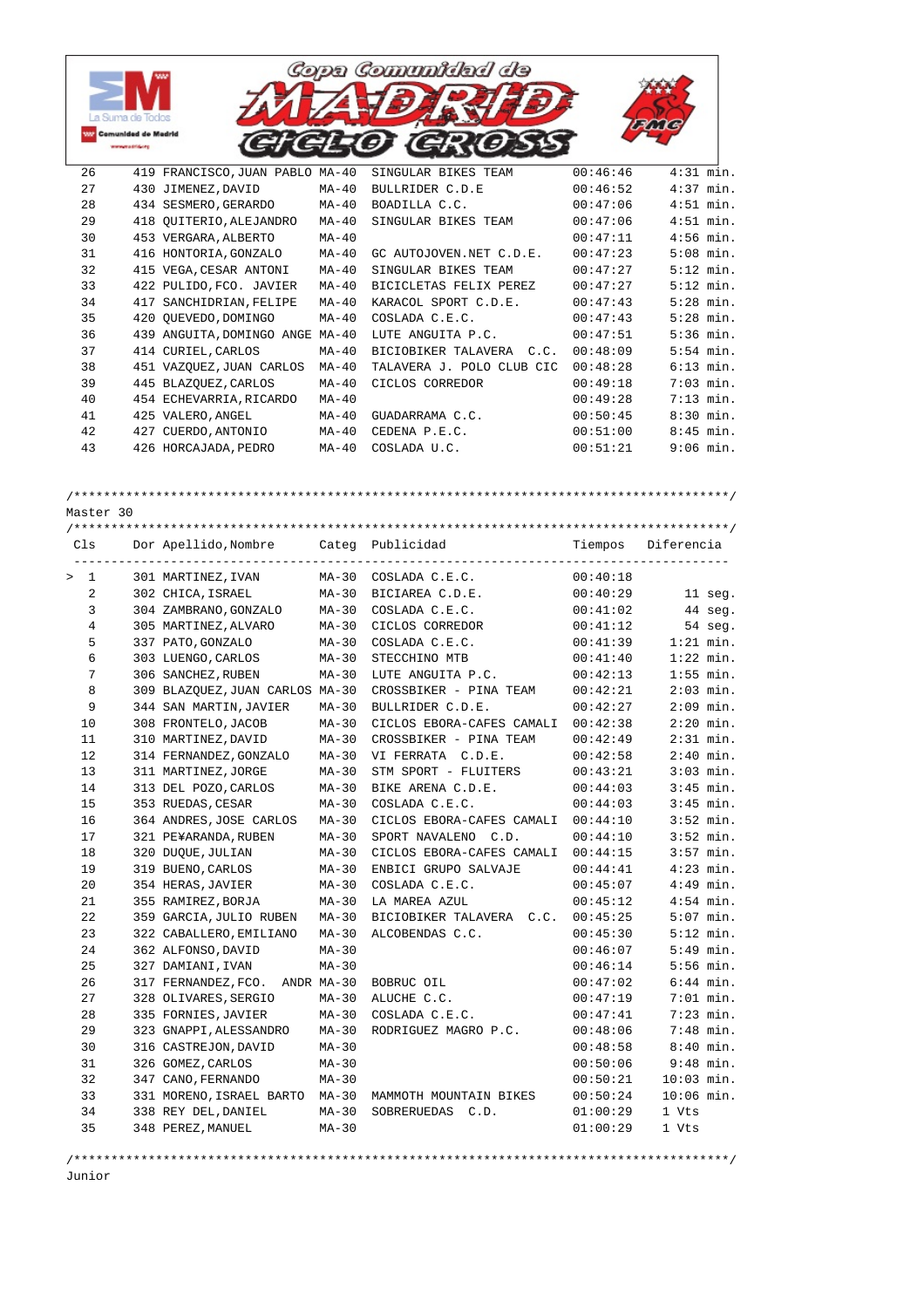|                        |                                              |                                               |                    | Copa Comunidad de                                             |          |                    |
|------------------------|----------------------------------------------|-----------------------------------------------|--------------------|---------------------------------------------------------------|----------|--------------------|
|                        | La Suma de Todos                             |                                               |                    |                                                               |          |                    |
|                        | <b>Comunidad de Madrid</b><br>www.madrid.crc |                                               |                    |                                                               |          |                    |
|                        |                                              |                                               |                    |                                                               |          |                    |
| Cls                    |                                              | Dor Apellido, Nombre                          |                    | Categ Publicidad                                              | Tiempos  | Diferencia         |
| 1                      |                                              | 112 LORRIAUX, VICTOR JACI JUN-2               |                    | RETELEC                                                       | 00:43:59 |                    |
| 2                      |                                              | 110 AROZAMENA, ALVARO                         | JUN-1              | BICI-ARANDA                                                   | 00:44:32 | $33$ seg.          |
| 3                      |                                              | 105 GOMEZ, I¥AKI                              |                    | JUN-2 ANDOAINGO                                               | 00:45:10 | $1:11$ min.        |
| 4<br>$\, >$            |                                              | 109 BUSTILLO, RAUL                            |                    | JUN-1 VILLA DEL PRADO U.C.                                    | 00:45:18 | $1:19$ min.        |
| 5                      |                                              | 102 LOPEZ, MARIO                              | JUN-2              | ESCURIALENSE C.C.                                             | 00:45:29 | $1:30$ min.        |
| 6                      |                                              | 106 URBANO, HÉCTOR                            | JUN-1              | BICICLETAS SALCHI                                             | 00:47:01 | $3:02$ min.        |
| 7                      |                                              | 107 JIMENEZ, DANIEL                           | JUN-2              | BTT ARROYOMOLINOS                                             | 00:49:34 | $5:35$ min.        |
| 8                      |                                              | 104 RODRIGUEZ, JAVIER                         | JUN-1              | UC COSLADA-BICIAREA                                           | 00:49:34 | 1 Vts              |
|                        |                                              |                                               |                    |                                                               |          |                    |
| Féminas Junior         |                                              |                                               |                    |                                                               |          |                    |
|                        |                                              |                                               |                    |                                                               |          |                    |
| Cls                    |                                              | Dor Apellido, Nombre                          |                    | Categ Publicidad                                              | Tiempos  | Diferencia         |
| $\mathbf{1}$<br>$\geq$ |                                              | 215 LOPEZ, SUSANA                             | F-JUN              | MOLEROBIKES C.D.E                                             | 00:52:54 | min.               |
| 2                      |                                              | 216 PARRA, LUISA MARIA                        | F-JUN              | TORREJON C.C.                                                 | 01:06:07 | 1 Vts              |
|                        |                                              |                                               |                    |                                                               |          |                    |
| Féminas Élite          |                                              |                                               |                    |                                                               |          |                    |
|                        |                                              |                                               |                    |                                                               |          |                    |
| Cls                    |                                              | Dor Apellido, Nombre                          |                    | Categ Publicidad                                              | Tiempos  | Diferencia         |
| 1                      |                                              |                                               |                    |                                                               | 00:47:16 |                    |
| > 2                    |                                              | 202 ROJAS, LUCIA<br>203 BARBA, LIDIA LILIAN   | $F-ELI$<br>$F-ELI$ | MOLEROBIKES C.D.E<br>COSLADA C.E.C.                           | 00:48:35 | $1:19$ min.        |
| 3                      |                                              | 207 MARTIN, MARIA                             | $F-ELI$            | BIKES 101 C.D.E.                                              | 00:48:53 | $1:37$ min.        |
| 4                      |                                              | 201 ARCONADA, CRISTINA                        |                    | F-ELI ENBICI GRUPO SALVAJE                                    | 00:52:33 | $5:17$ min.        |
|                        |                                              |                                               |                    |                                                               |          |                    |
| Féminas Sub23          |                                              |                                               |                    |                                                               |          |                    |
|                        |                                              |                                               |                    |                                                               |          |                    |
|                        |                                              | Cls Dor Apellido, Nombre                      |                    | Categ Publicidad                                              | Tiempos  | Diferencia         |
| 1                      |                                              | 202 ROJAS, LUCIA                              |                    | F-ELI MOLEROBIKES C.D.E                                       | 00:47:16 |                    |
| > 2                    |                                              | 203 BARBA, LIDIA LILIAN F-ELI COSLADA C.E.C.  |                    |                                                               | 00:48:35 | $1:19$ min.        |
| 3                      |                                              |                                               |                    | 201 ARCONADA, CRISTINA F-ELI ENBICI GRUPO SALVAJE             | 00:52:33 | $5:17$ min.        |
|                        |                                              |                                               |                    |                                                               |          |                    |
| Promesa                |                                              |                                               |                    |                                                               |          |                    |
|                        |                                              |                                               |                    |                                                               |          |                    |
|                        |                                              | Cls Dor Apellido, Nombre Categ Publicidad     |                    |                                                               |          | Tiempos Diferencia |
| $\mathbf{1}$           |                                              |                                               |                    | BENJ2 CEDENA P.E.C.                                           | 00:00:00 |                    |
| 2                      |                                              | 560 CANALS, ANDRES                            |                    | 553 LLINARES, ALVARO BENJ2 SAN SEBASTIAN DE LOS REYE 00:00:00 |          | mt.                |
| 3                      |                                              | 559 CASILLAS, IZAN                            |                    | BENJ2 SAN SEBASTIAN DE LOS REYE 00:00:00                      |          | mt.                |
| 4                      |                                              | 564 MARTINEZ, GONZALO BENJ2 BIKES CIEM C.D.E. |                    |                                                               | 00:00:00 | mt.                |
| 5                      |                                              | 569 PENEDO, JOEL                              |                    | BENJ2 SAN SEBASTIAN DE LOS REYE 00:00:00                      |          | mt.                |
| 6                      |                                              | 565 ENCINAS, MARIO                            |                    | BENJ2 BIKES CIEM C.D.E.                                       | 00:00:00 | mt.                |
| 7                      |                                              | 555 TORRIJOS, JORGE                           |                    | BENJ2 FUENLABRADA U.C.                                        | 00:00:00 | mt.                |
| 8                      |                                              | 557 EGUIA, ADRIAN                             |                    | BENJ2 COSLADA U.C.                                            | 00:00:00 | mt.                |
| 9                      |                                              | 561 TEJADA, GABRIEL                           |                    | BENJ2 CEDENA P.E.C.                                           | 00:00:00 | mt.                |
| 10                     |                                              | 562 CUERDO, DAVID                             | BENJ 2             | CEDENA P.E.C.                                                 | 00:00:00 | mt.                |
| 11                     |                                              | 550 MARTINEZ, ADRIÁN                          | BENJ 2             |                                                               | 00:00:00 | mt.                |
| 12                     |                                              | 551 RIVERA, OSCAR                             | BENJ2              |                                                               | 00:00:00 | mt.                |
| 13                     |                                              | 568 ZORITA,VICTOR                             | BENJ2              |                                                               | 00:00:00 | mt.                |
| 14                     |                                              | 571 REBOLLO, DANIEL                           | BENJ2              |                                                               | 00:00:00 | mt.                |
| 15                     |                                              | 566 CID SAN,AITOR                             |                    | PRBEN CEDENA P.E.C.                                           | 00:00:00 | mt.                |
| 16                     |                                              | 554 LLINARES, DIEGO                           |                    | BENJ2 UCSS REYES                                              | 00:00:00 | mt.                |
| X 17                   |                                              | 572 DE DIEGO, IVAN                            |                    | PRBEN CEDENA P.E.C.                                           | 00:00:00 | mt.                |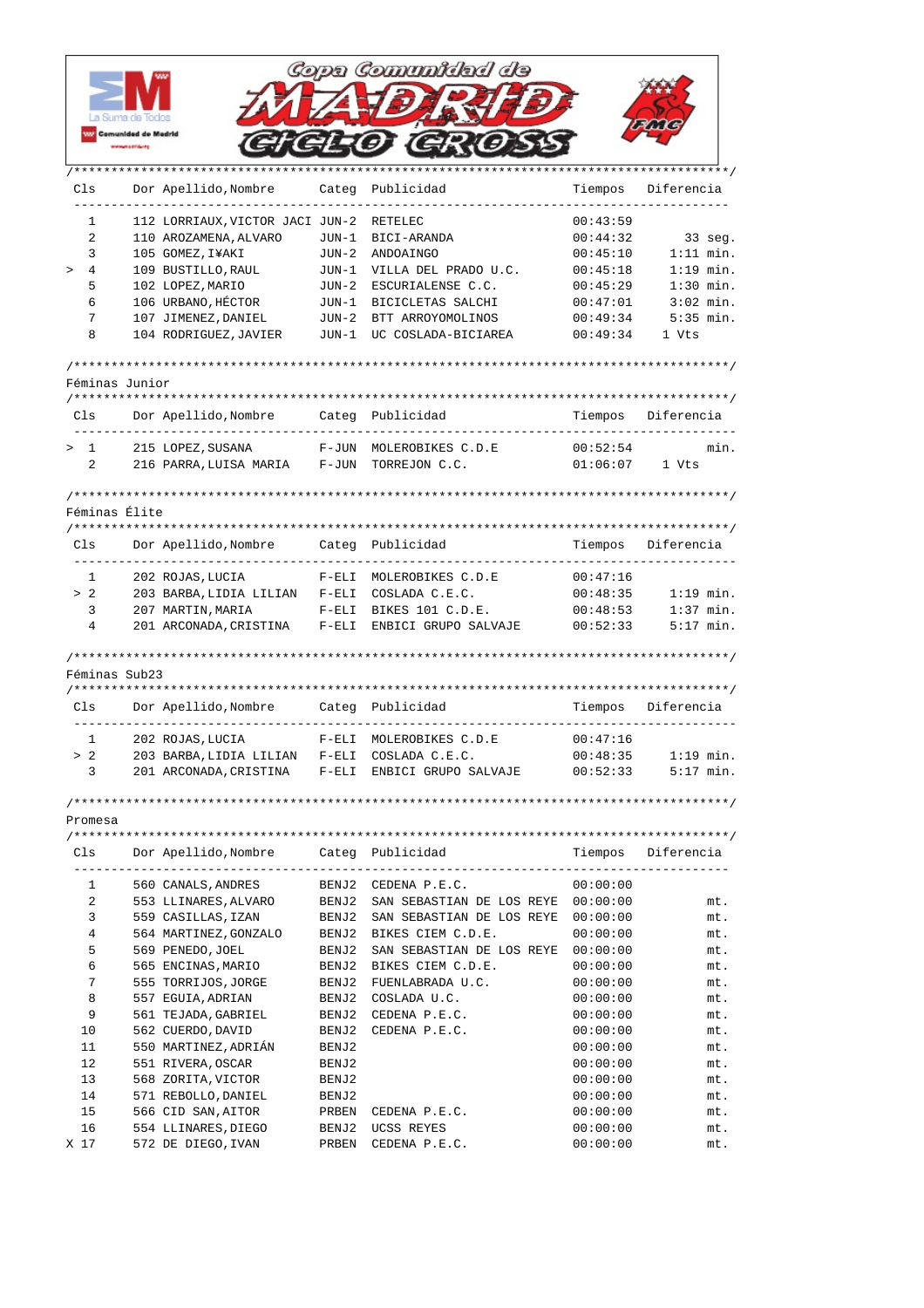|                  |                            |                                             |                | Copa Comunidad de                                            |                      |            |
|------------------|----------------------------|---------------------------------------------|----------------|--------------------------------------------------------------|----------------------|------------|
|                  |                            |                                             |                |                                                              |                      |            |
|                  |                            |                                             |                |                                                              |                      |            |
|                  | <b>Comunidad de Madrid</b> |                                             |                |                                                              |                      |            |
|                  |                            |                                             |                |                                                              |                      |            |
| Promesa Femenino |                            |                                             |                |                                                              |                      |            |
| Cls              |                            | Dor Apellido, Nombre                        |                | Categ Publicidad                                             | Tiempos              | Diferencia |
| $\mathbf{1}$     |                            | 299 GOMEZ, SARA                             | FBEN2          |                                                              | 00:00:00             |            |
|                  |                            |                                             |                |                                                              |                      |            |
| Principiante     |                            |                                             |                |                                                              |                      |            |
|                  |                            |                                             |                |                                                              |                      |            |
| Cls              |                            | Dor Apellido, Nombre                        |                | Categ Publicidad                                             | Tiempos              | Diferencia |
| 1                |                            | 597 CUERDO, MANUEL                          | PRIN2          | CEDENA P.E.C.                                                | 00:00:00             |            |
| 2                |                            | 596 BERMEJO, IKER                           | PRIN1          | CEDENA P.E.C.                                                | 00:00:00             | mt.        |
| 3                |                            | 589 REMEDIOS, MIGUEL                        | PRIN1          | TORREJON C.C.                                                | 00:00:00             | mt.        |
| 4                |                            | 594 NAVARRO, ADRIAN                         | PRIN1          | CEDENA P.E.C.                                                | 00:00:00             | mt.        |
| 5                |                            | 588 SANCHEZ, JORGE                          |                | PRIN2 NIEVES C.C.                                            | 00:00:00             | mt.        |
| 6                |                            | 595 VELA, ALVARO                            | PRIN1          | BIKES CIEM C.D.E.                                            | 00:00:00             | mt.        |
| 7                |                            | 587 SOLER, HECTOR                           | PRIN1          | TORREJON C.C.                                                | 00:00:00             | mt.        |
| 8                |                            | 585 YANGUEZ, RODRIGO                        | PRIN1          | RAMON GARRIDO P.C.                                           | 00:00:00             | mt.        |
| 9                |                            | 599 QUEVEDO, DANIEL                         | PRIN1          | FUENLABRADA U.C.                                             | 00:00:00             | mt.        |
| 10               |                            | 593 FERNANDEZ, IZAN                         | PRIN1          | SAN SEBASTIAN DE LOS REYE                                    | 00:00:00             | mt.        |
| 11<br>12         |                            | 583 DE DIEGO, ALEJANDRO<br>592 ROBLES, LUIS | PRIN2<br>PRIN2 | CEDENA P.E.C.<br>TORREJON C.C.                               | 00:00:00<br>00:00:00 | mt.<br>mt. |
|                  |                            | Principiante Femenino                       |                |                                                              |                      |            |
| Cls              |                            | Dor Apellido, Nombre Categ Publicidad       |                |                                                              | Tiempos              | Diferencia |
| $\mathbf{1}$     |                            | 270 HERNANDO, RUTH                          |                | FPRI2 FUENLABRADA U.C.                                       | 00:00:00             |            |
| $\overline{2}$   |                            | 272 LIGERO, ALBA                            |                | FPRI2 CEDENA P.E.C.                                          | 00:00:00             | mt.        |
| 3                |                            | 276 RUIZ, ALICIA                            |                | FPRI2 CEDENA P.E.C.                                          | 00:00:00             | mt.        |
| Alevín           |                            |                                             |                |                                                              |                      |            |
|                  |                            |                                             |                |                                                              |                      |            |
| Cls              |                            |                                             |                |                                                              |                      |            |
| $\mathbf{1}$     |                            | 678 ROJO,MARCOS                             |                | ALE-2 CEDENA P.E.C.                                          | 00:00:00             |            |
| 2                |                            |                                             |                | 691 ORTIZ, RICARDO ALE-1 SAN SEBASTIAN DE LOS REYE 00:00:00  |                      | mt.        |
| 3                |                            |                                             |                | 699 VARA, ROBERTO ALE-2 ALBERTO CONTADOR C.D.C.              | 00:00:00             | mt.        |
| 4                |                            | 697 GONZALO, EDUARDO                        |                | ALE-2 COSLADA U.C.                                           | 00:00:00             | mt.        |
| 5                |                            | 687 MUÑOZ, ASIER                            |                | ALE-2 NIEVES C.C.                                            | 00:00:00             | mt.        |
| 6                |                            | 681 GOMEZ, MARIO                            |                | ALE-2 CEDENA P.E.C.                                          | 00:00:00             | mt.        |
| 7                |                            |                                             |                | 698 CA¥IZARES, BACHIR ALE-2 FUENLABRADA U.C.                 | 00:00:00             | mt.        |
| 8                |                            | 686 QUEVEDO, SERGIO                         |                | ALE-2 FUENLABRADA U.C.                                       | 00:00:00             | mt.        |
| 9                |                            | 693 SALINAS,OSCAR                           |                |                                                              | 00:00:00             |            |
|                  |                            |                                             |                | ALE-1 CEDENA P.E.C.                                          |                      | mt.        |
| 10               |                            | 679 SEBASTIAN, MARCOS ALE-2                 |                | SAN SEBASTIAN DE LOS REYE 00:00:00                           |                      | mt.        |
| 11               |                            | 685 PEREZ, DANIEL                           |                | ALE-1 RAMON GARRIDO P.C.                                     | 00:00:00             | mt.        |
| 12               |                            | 696 ARAGONESES, ROBERTO ALE-1 COSLADA U.C.  |                |                                                              | 00:00:00             | mt.        |
| 13               |                            | 692 MEDINA, SERGIO                          |                | ALE-1 RAMON GARRIDO P.C.                                     | 00:00:00             | mt.        |
| 14               |                            |                                             |                | 680 FAJARDO, SAMUEL ALE-1 SAN SEBASTIAN DE LOS REYE 00:00:00 |                      | mt.        |
| 15               |                            | 694 CUESTA, JORGE ALE-1 FUENLABRADA U.C.    |                |                                                              | 00:00:00             | mt.        |
| 16               |                            | 695 HERNANDEZ, FERNANDO ALE-2 COSLADA U.C.  |                |                                                              | 00:00:00             | mt.        |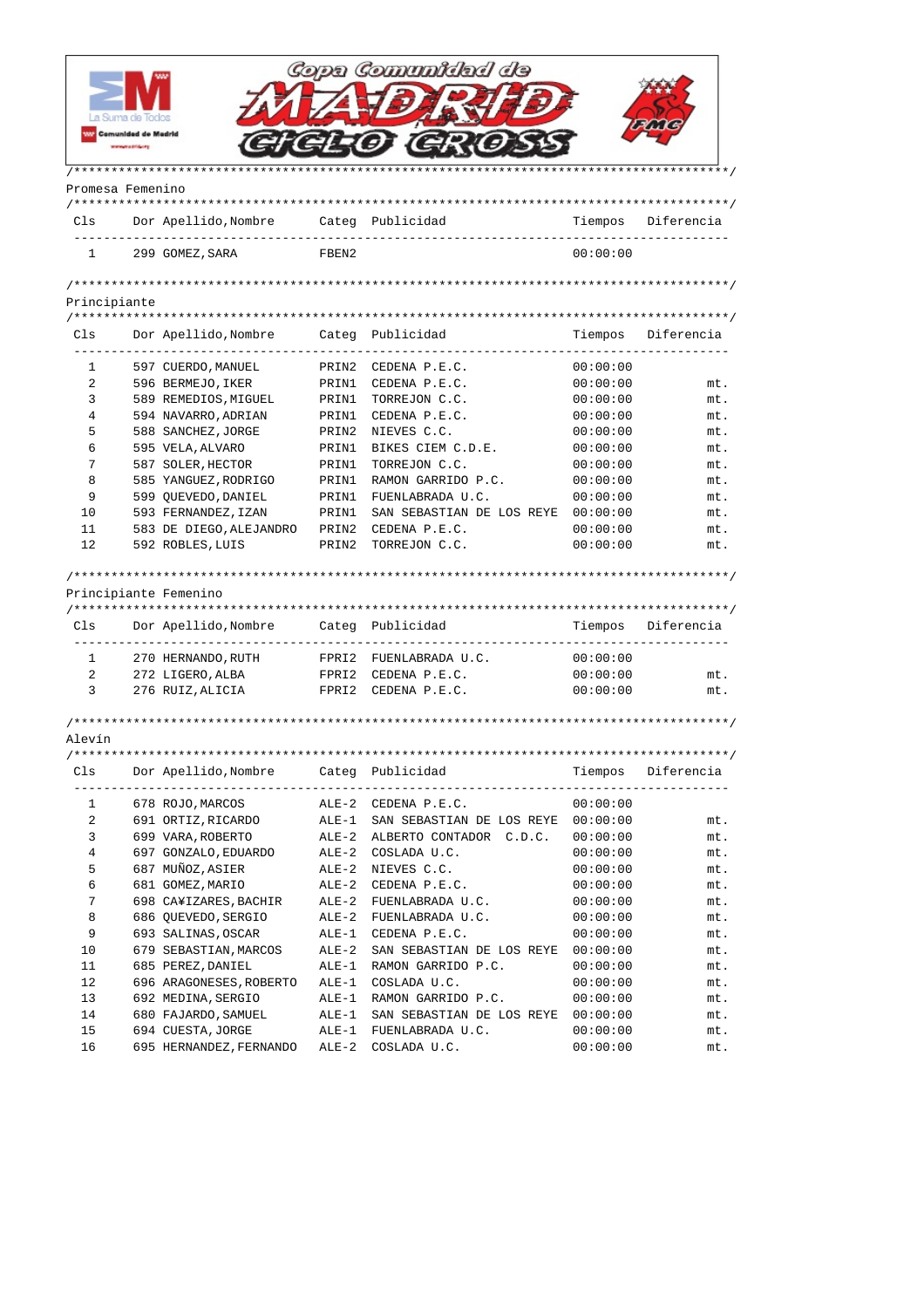